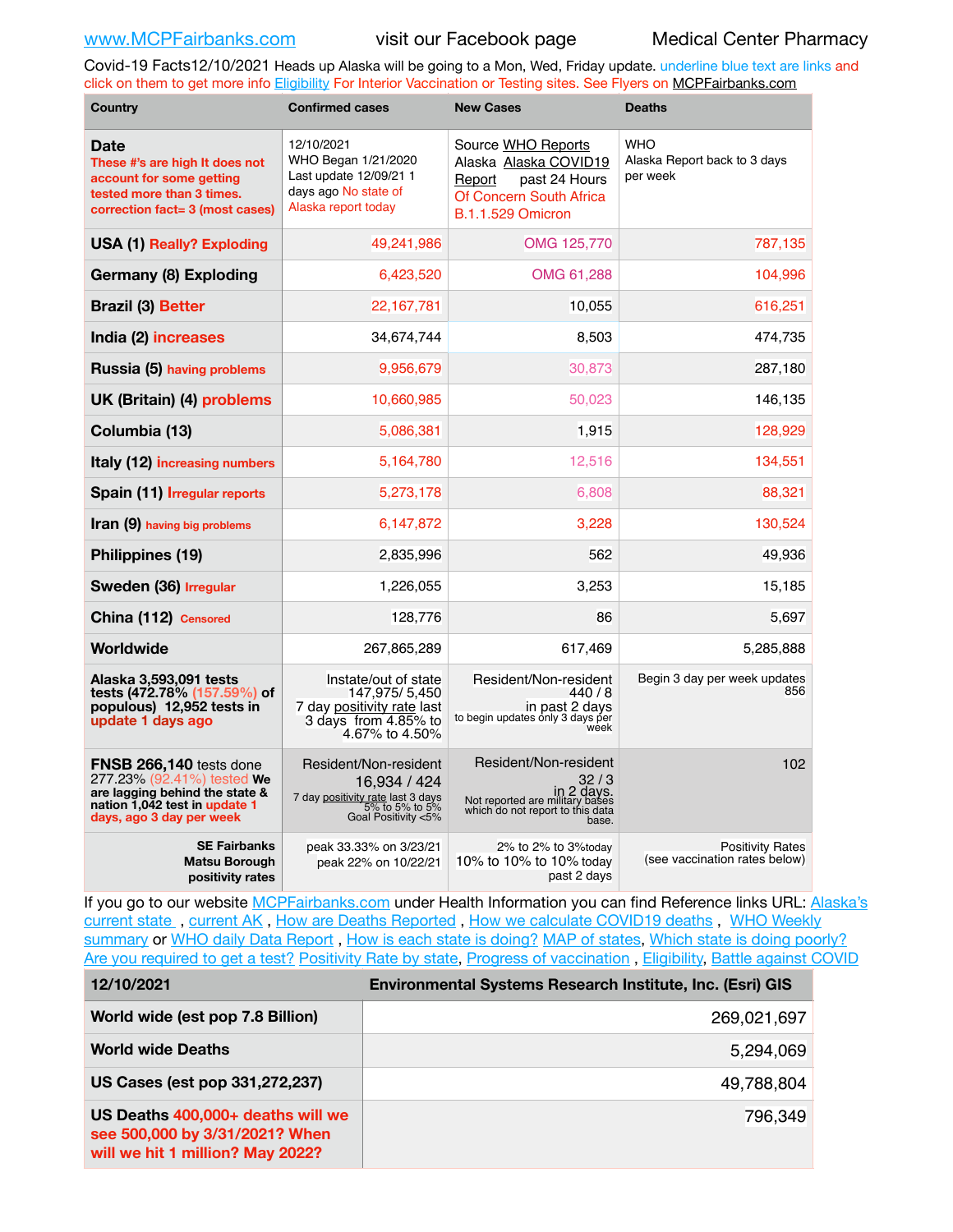Current worldwide concern are South Africa, Hungary, Austria, Germany, France, Spain,

Netherlands, Belgium, UK, and Canada.

Impact of COVID-19 on the US Healthcare system

Estimated US Population 331.3 million 300.84% (100.28%) have been tested (995.8 million tests have been run) Estimated 5% of US population will test positive for Covid-19 16.56 million (currently 49.8 Million (15.04%) that have tested positive vs Alaska (19.47%) we have currently tested an set 995.8million based on 49.8 millon that have tested positive discount some of these numbers by 67% to account for multiple testing of same person. If 8% will require hospitalization of the 16.56 million positive cases, we would need 1.325 million beds. Estimated by the American Hospital Association there are 800,000 staffed beds available.

The US has 2.8 hospital beds per 1000 our needs could be 56, China had 4.3, Italy 3.2, South Korea 12.3

The USNS Mercy and Comfort added 2,000 staffed beds, not ICU Of these estimated to be admitted to ICU 860,000. to ICU beds The US has 16,000 ICU beds we have 68,000-85,000 beds ve have 68,000-85,000 beds

 The Needs US could need 299,000 beds with ventilators  $\leq$ 16,000 ventilators

**Summation:** Estimated needs could be 1.325 million hospitalized beds for just COVID-19 patients alone. If positives represents 5% of test run, then approximately 995.8 million have been tested, we have no idea how many tests have been run or how many multiple tests conducted on the same person, resulting in 49.8 million positive tests run with 796,349 total deaths with 1,851 deaths in the past 1 days, ave 5,099/day. In AK, with 147,975 positive cases 19.47% of Alaska, 3,144 hospitalizations, and 856 deaths. Hospitalization rate is 2.12% of those that test positive, Death Rate 0.60% overall or 27.23% of those hospitalized. Those >60 y/o represent 15% of positive cases, yet represent 80% of deaths. 858,242 vaccines given equal approximately 404,596 (53.24%) completed series and 453,646 (59.69%) vaccinated once of population.

Normal ICU stay 5-7 days, estimated ICU stay for COVID-19 2-3 weeks and they could tie up a ventilator for that length of time also, helping only 1/3 as many patients.

This is why we need to flatten the curve by social spacing and only essential travel.

Expected Death (these are just estimates based on other countries) if 5% of the US Population (16.56 million) test positive we are now at 29.137 million positive (8.8%) and if

1% die = 165,600 people

2% die = 311,200 people

3% die = 496,800 people

6% die = 993,600 people obviously we have passed the 1.325 million positive cases we are at 38.176465 million so if 5% of the US population (16.56 million) test positive and 6% of those die = 993,600 deaths if no vaccine, or if 3.09% (511,704) will die, but we are 11.5% of the population, we know 1.65% die or 631,809 people. World wide death rate of positive tests actually 1.97% This has dropped. The US is at 796,349 1.60% of those actually tested positive, that is 70% lower death rate than when we started in 3/2020 , started at 6%. But we are slipping Death % have gone from 1.67 to 1.82% to 1.62%. There are 7.8 Billion people in the world 331.3 million live in the US (4.2% of the world's population) 15.04% have tested positive. The US deaths represents 15.04% of the world's death numbers and 18.51% of worldwide confirmed cases we should be at 4.2%. Interesting the US has access to the greatest health care in the world, yet experienced 1 death of 5 deaths worldwide or 20% of the worlds death yet represent only 4.2% of the population. What are we doing wrong? In comparison to the flu in the US.

CDC Estimates. From 2010 to 2016, the flu-related death rate was between 12,000 and 56,000, with the highest season being 2012 to 2013 and the lowest being 2011 to 2012. Most deaths are caused by complications of the flu, including pneumonia or a secondary bacterial infection of the heart or brain. or 2,000 to 9,333 per year. In 2020 in the US has 19 million cases 180,000 hospitalized and 10,000 (0.052%) have died, typically it is 2% will die, compared to 1.60% with COVID19. 300.84% (US), 472.78% (Alaska), & 277,23% (Fbks) are still too few to protect us from future outbreaks. Experts feel that we need either need people to get infected with the virus and develop antibodies or get vaccinated to create immune antibodies to protect us, that we need >65% of the population to have positive antibody tests and preferably 70-90%, one expert felt they would not feel confident til >85% were positive, to give assurance (herd immunity) in order to go without masks and social distancing. NY City seems to have the highest number at 20%. Testing is so important. Currently we are testing at 50.90 Million tests per month. At this rate to test everyone once it will take 6.44 months or over 0.67 years. To test 3 times it would take 19.33 months or almost 2 years still from now

The [Flu](https://lnks.gd/l/eyJhbGciOiJIUzI1NiJ9.eyJidWxsZXRpbl9saW5rX2lkIjoxMDMsInVyaSI6ImJwMjpjbGljayIsImJ1bGxldGluX2lkIjoiMjAyMTAyMjYuMzYwNDA3NTEiLCJ1cmwiOiJodHRwczovL3d3dy5jZGMuZ292L2ZsdS93ZWVrbHkvb3ZlcnZpZXcuaHRtIn0.ePMA_hsZ-pTnhWSyg1gHvHWYTu2XceVOt0JejxvP1WE/s/500544915/br/98428119752-l) (Influenza kills approximately 1-2% of those infected ([1.6% positivity in Alaska](http://dhss.alaska.gov/dph/Epi/id/SiteAssets/Pages/influenza/trends/Snapshot.pdf) zero deaths for flu), SARS killed 800 people total, COVID19 appears to kill 1.60% (796,349) of those that test positive (15% of US COVID) or 20% less deadly than the flu and seems to be more contagious. (Seems to spread more readily) [Flu rates](https://lnks.gd/l/eyJhbGciOiJIUzI1NiJ9.eyJidWxsZXRpbl9saW5rX2lkIjoxMDEsInVyaSI6ImJwMjpjbGljayIsImJ1bGxldGluX2lkIjoiMjAyMTAyMjYuMzYwNDA3NTEiLCJ1cmwiOiJodHRwOi8vZGhzcy5hbGFza2EuZ292L2RwaC9FcGkvaWQvUGFnZXMvaW5mbHVlbnphL2ZsdWluZm8uYXNweCJ9.oOe3nt2fww6XpsNhb4FZfmtPfPa-irGaldpkURBJhSo/s/500544915/br/98428119752-l)  [dropped from 300 to single digits this year](https://lnks.gd/l/eyJhbGciOiJIUzI1NiJ9.eyJidWxsZXRpbl9saW5rX2lkIjoxMDEsInVyaSI6ImJwMjpjbGljayIsImJ1bGxldGluX2lkIjoiMjAyMTAyMjYuMzYwNDA3NTEiLCJ1cmwiOiJodHRwOi8vZGhzcy5hbGFza2EuZ292L2RwaC9FcGkvaWQvUGFnZXMvaW5mbHVlbnphL2ZsdWluZm8uYXNweCJ9.oOe3nt2fww6XpsNhb4FZfmtPfPa-irGaldpkURBJhSo/s/500544915/br/98428119752-l) note the start of mask wearing impacted flu numbers.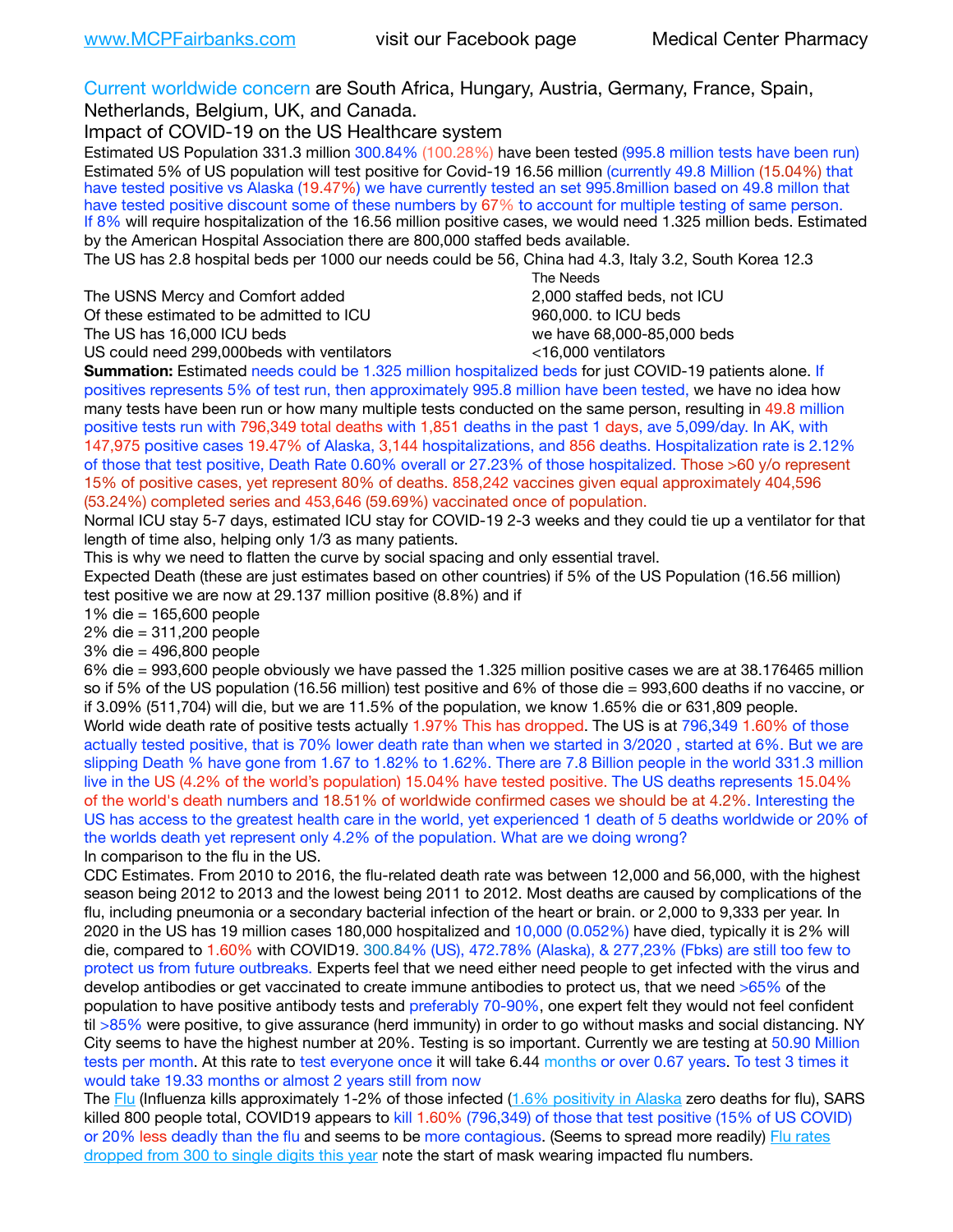[www.MCPFairbanks.com](http://www.MCPFairbanks.com) visit our Facebook page Medical Center Pharmacy

Alaska has 147,975 so far 16,934 in Fairbanks or 1 of every 9 of Alaskans, and with 102 of 856 deaths 1 in 8, the first case was transient foreign airline crew member. Interesting, the Source of Alaska's SARS-Cov2 virus originated not from East Asia by travelers or the west coast (Washington where it was first observed) , but came from the east coast of the US, and they were inoculated first from Europe, accordingly from New York's Governor and CDC. Currently 41 Variants known, only 15 of major concern in the US. (Europe's (china's)) Primary, plus an Ohio variant (COH.20G/501Y), California, [UK](https://www.cdc.gov/coronavirus/2019-ncov/transmission/variant-cases.html) (B.1.1.7), (7) South African (1.351), South African (Omicron B.1.1.529), India (Delta), Delta-Plus, Peru (Lambda(C.37)), Mu (Columbia) and (2) Brazil (P.1), we have seen 6, Europe's (China) [variant,](https://www.webmd.com/lung/news/20210318/cdc-who-create-threat-levels-for-covid-variants?ecd=wnl_cvd_031921&ctr=wnl-cvd-031921&mb=kYbf7DsHb7YGjh/1RUkcAW0T6iorImAU1TDZh18RYs0=_Support_titleLink_2) UK, India (delta) now representing 96% of new tests, Alaska so far, the last 5 in particular as they have a 50% increase in transmissibility vs 20% in the others over the China variant, the delta variant is 50% more transmissible than the UK (B.1.1.7)version, Mu(Columbia). For the latest in [Variance issues](https://akvariants.github.io)  [in Alaska](https://akvariants.github.io)

**Best practice protection** is good personal Hygiene do not touch eyes, nose, mouth, wash hands frequently for at least 20-30 seconds, before you touch your face, and observe personal spacing of 6-18 feet. Remove your shoes in your house, frequently clean surface areas, let the cleaner sit 15-20 sec before wiping off. **We are recommending to wear any kind of mask.**

Drug treatment is being researched, but as yet not been verified, only suggested. Best to isolate those sick and isolate those most susceptible (old and preconditioned with risk factors)

**Risk factors:** Cardiovascular disease (56.6%), Obesity (41.7%), Diabetes (33.8%), age >60, respiratory problems, especially smokers or those who vape, High Blood Pressure.

One episode in China, a man tested negative for 27 days before showing symptoms. So Isolation may want to be considered up to 4 weeks not just 10-14 days.

Italy 1 in 10 positive cases admitted to ICU due to Hypoxic failure requiring mechanical ventilation. In NY it was 1 in 7 that required hospitalization, of the 5700 hospitalized 2634 were discharged (79% (2081)) or added (21%(553)), 9 in 10 put on a ventilator died.

Public policy development and education is important.

### **How Long does Covid-19 stay on objects**

| Air (droplets in air, sneeze/cough)<br>Copper | up to 3 hours<br>4 hrs |                            |  |
|-----------------------------------------------|------------------------|----------------------------|--|
| skin (SARS-COV2)                              | 9.04 hrs               | (Influenza virus 1.82 Hrs) |  |
| droplets on skin (sneeze)                     | 11 hours               |                            |  |
| Cardboard (Amazon Box)                        | 24 hrs                 |                            |  |
| <b>Plastic surfaces/Stainless Steel</b>       | 72 hour                |                            |  |



Vaccination in Alaska by Age





### Updated graph numbers.

### Project outward

| , , o,oo, oa,wa, a   |                        |
|----------------------|------------------------|
| Exhalation can spray | $1.5$ m $(4.9$ ft)     |
| spittle (droplets)   |                        |
| Coughing             | $2 \text{ m}$ (6.6 ft) |
| Sneeze               | 6 m (19.7 ft)          |
|                      |                        |

Development of immune response Early viral testing tests to see if you currently have the virus.

Later antibody testing tells us if you have been exposed and survived. But does not tells us if you have immunities to the virus. We will need to have both tests done in order to open the community..

Viral Antigen and Viral RNA tells us you have the disease and can spread the disease and if you can or are currently sick. IgM (short term) and IgG (long term antibodies) tells us you have experienced the virus or had the vaccine, and got over it. You may be resistant if your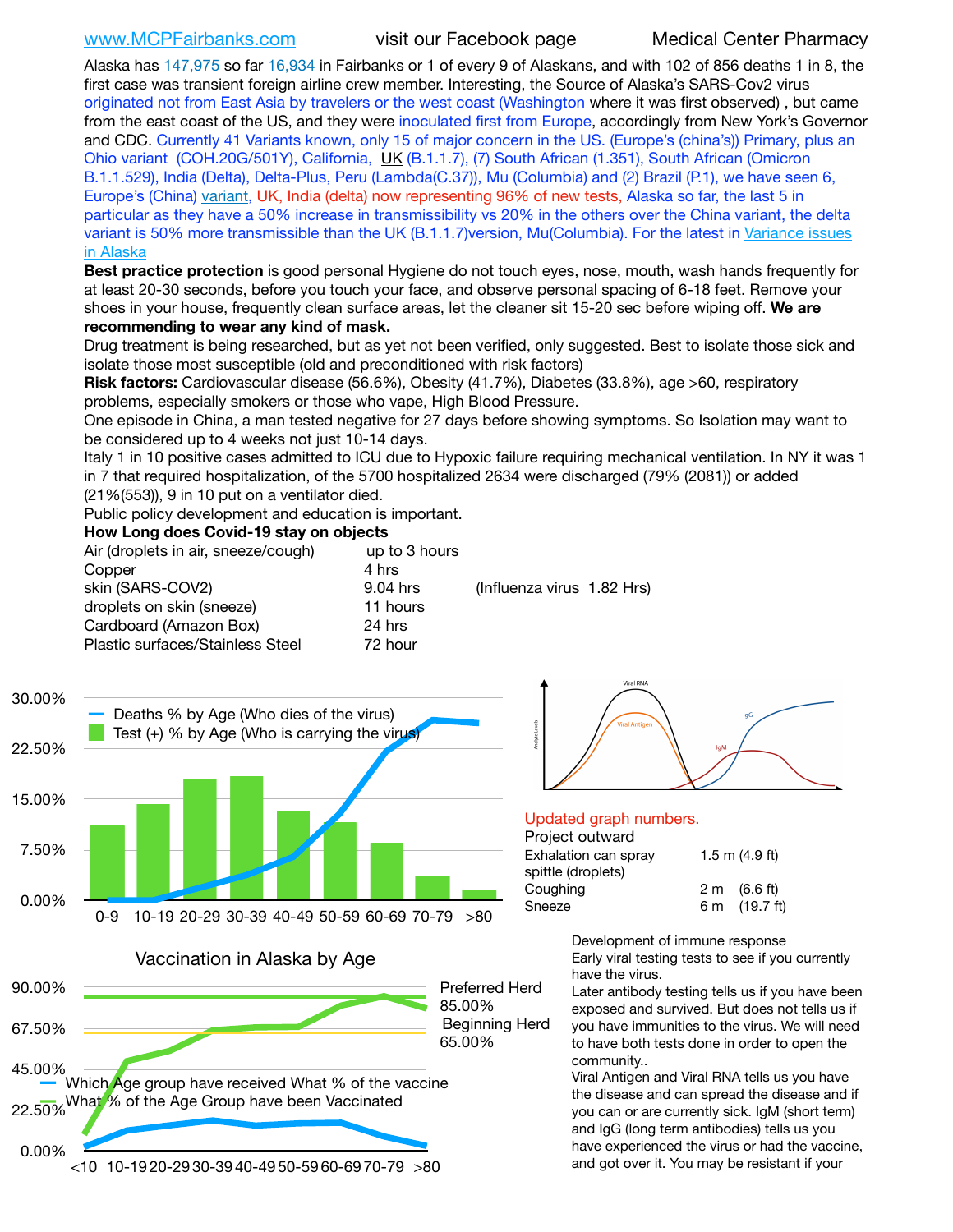[antibody levels](https://www.cdc.gov/coronavirus/2019-ncov/lab/resources/antibody-tests.html) are high enough. [Current](https://l.facebook.com/l.php?u=https://www.itv.com/news/2020-10-26/covid-19-antibody-levels-reduce-over-time-study-finds?fbclid=IwAR3Dapzh1qIH1EIOdUQI2y8THf7jfA4KBCaJz8Qg-8xe1YsrR4nsAHDIXSY&h=AT30nut8pkqp0heVuz5W2rT2WFFm-2Ab52BsJxZZCNlGsX58IpPkuVEPULbIUV_M16MAukx1Kwb657DPXxsgDN1rpOQ4gqBtQsmVYiWpnHPJo2RQsU6CPMd14lgLnQnFWxfVi6zvmw&__tn__=-UK-R&c%5B0%5D=AT1GaRAfR_nGAyqcn7TI1-PpvqOqEKXHnz6TDWvRStMnOSH7boQDvTiwTOc6VId9UES6LKiOmm2m88wKCoolkJyOFvakt2Z1Mw8toYWGGoWW23r0MNVBl7cYJXB_UOvGklNHaNnaNr1_S7NhT3BSykNOBg) [View of antibodies/immunity](https://www.livescience.com/antibodies.html)[.](https://www.itv.com/news/2020-10-26/covid-19-antibody-levels-reduce-over-time-study-finds) We have tested currently 472.78% (157.59%) of the Alaskan population and over little over 300.84% (100.28%) of the US population, discount these numbers by 67% to reflect multiple testing of the same person. To be safe, we need at least 25% to see if we are making progress, [60%](https://www.jhsph.edu/covid-19/articles/achieving-herd-immunity-with-covid19.html) to [barely qualify](https://www.nature.com/articles/d41586-020-02948-4) to be safe, and [70-90%](https://www.mayoclinic.org/herd-immunity-and-coronavirus/art-20486808) to be assured we will not see a second wave of sickness. Some experts will [not feel safe til we are at 85%](https://www.bannerhealth.com/healthcareblog/teach-me/what-is-herd-immunity). See bottom of last page to see how and where in Alaska do we and each of the boroughs stack up, compared to other states and the nation.

Three types of clinical laboratory COVID-19 or SARS-CoV-2 tests are being developed:

Molecular Gene sequencing (current method), Viral antigen (testing parts of the virus), Host antibody tests (serology). They detect the virus in different ways.

Mask & [Mask Usage:](https://www.nationalgeographic.com/history/2020/03/how-cities-flattened-curve-1918-spanish-flu-pandemic-coronavirus/) N95 filter out 95% of the particles in

the air 3 microns in size or larger. Mold sizes are about

| Conflict                                                 | Combat<br><b>Death</b> | Past 1<br>days |
|----------------------------------------------------------|------------------------|----------------|
| Revolutionary<br>War                                     | 8,000                  |                |
| Civil War                                                | 214,938                |                |
| World War I                                              | 53,402                 |                |
| World War II                                             | 291,557                |                |
| Korean Conflict                                          | 33,686                 |                |
| Vietnam                                                  | 47,424                 |                |
| <b>Gulf War</b>                                          | 149                    |                |
| Afghanistan                                              | 1,833                  |                |
| Iraq                                                     | 3,836                  |                |
| 1918 Flu                                                 | 675,000                |                |
| 9/11 deaths                                              | 2,977                  |                |
| <b>COVID19 deaths</b><br>from 1/20/2020 to<br>12/10/2021 | 796,349                | 1,851          |

10-12 microns in size. Bacteria are larger, so is

dust, Gas molecules and viruses are smaller. PM2.5 are 2.5 microns in size. So are smoke particles & air pollution in Fairbanks. **Viruses** can be 1 micron in size, 0.3 micron in size, or 0.1 microns in size, so they **will pass right through**. **We recommend wearing any mask, the mask may provide up to 5 times the protection** ver **wearing no mask at all**. It still **does not protect** the wearer from contracting the infection, it **can inhibit** the spreading, something is **better than nothing at all**.

**Remember there is a clean side ( the side towards you) and a dirty side,** the side to the contaminated air is dirty. If you are COVID positive then this is reversed. When handling the mask, do not touch the dirty side and then touch your face, Wash properly your hands first after touching the dirty side before touching your face. If you are infected the dirty side is the inside surface of the mask.

Wash your homemade mask in hot water wash >133F (for at least 10 minutes) and rinse to sanitize with high heat >133F Plus and a weak bleach or peroxide (not Both) the mask. Daily if possible. If you are a frontline health care provider with a homemade fabric mask 2 hours. Do not touch the dirty side.

**Mask usage: 5/13/21 While the CDC** has changed it's recommendations for those who have gotten vaccinated to go mask free, except on Mass Transportation such as buses and airline, or when in crowded situations, like concerts.

Those that have not been vaccinated are still advised need to wear a mask, they are now the population at risk.

The risk has now increased for those non-vaccinated folks. They no longer have the masked people in the community to protect them. While those who have been vaccinated will not get sick or as sick. They can still pass, much more easily without the masks, the virus to those who have not been vaccinated to make them sick.

Therefore, it is even **more imperative** that those that have not been vaccinated, wear a mask to protect themselves, or get vaccinated. The sea of those with the potential to have the virus now are those <12 y/o of age, those >  $12y$ /o who have not been vaccinated, or those who have been vaccinated and are transitory carriers. Currently, this is about 50% of the US population and about 60% of the Alaskan population. And about 80% of all children under 18y/o at this moment.

**Alcohol solutions** should be 60-80% alcohol **70%** is optimal. **Keep wet and rub 30 seconds**, or Happy Birthday song sung 3 times. **Hydrogen peroxide diluted to 2%** or 4 teaspoonful per quart of water (20ml per 946ml) Bleach the same ratio **Vinegar and ammonia are good cleaning agents, but not disinfectants**. **Do not mix** any of these agents together, toxic fumes can result. **Disinfectants, in order to be effective**, should remain on the applied surface, to be cleaned moist **(wet) for 30 seconds to 4 minutes** depending on material. Caution may dissolve glue or adhesives or bleach and discolor items, check with manufacturers. Do not let it get inside electronic devices. UV (10 minutes), [UV light](http://www.docreviews.me/best-uv-boxes-2020/?fbclid=IwAR3bvFtXB48OoBBSvYvTEnKuHNPbipxM6jUo82QUSw9wckxjC7wwRZWabGw) only kills where it can see.

### **Myths**

Taking hot baths, using colloidal silver, eating garlic soup, gargling with bleach are not proven to be effective. We have already seen using chloroquine taking the wrong form in the wrong dose can be fatal, one death and one critically injured. (see Arizona couple after listening to the past-president)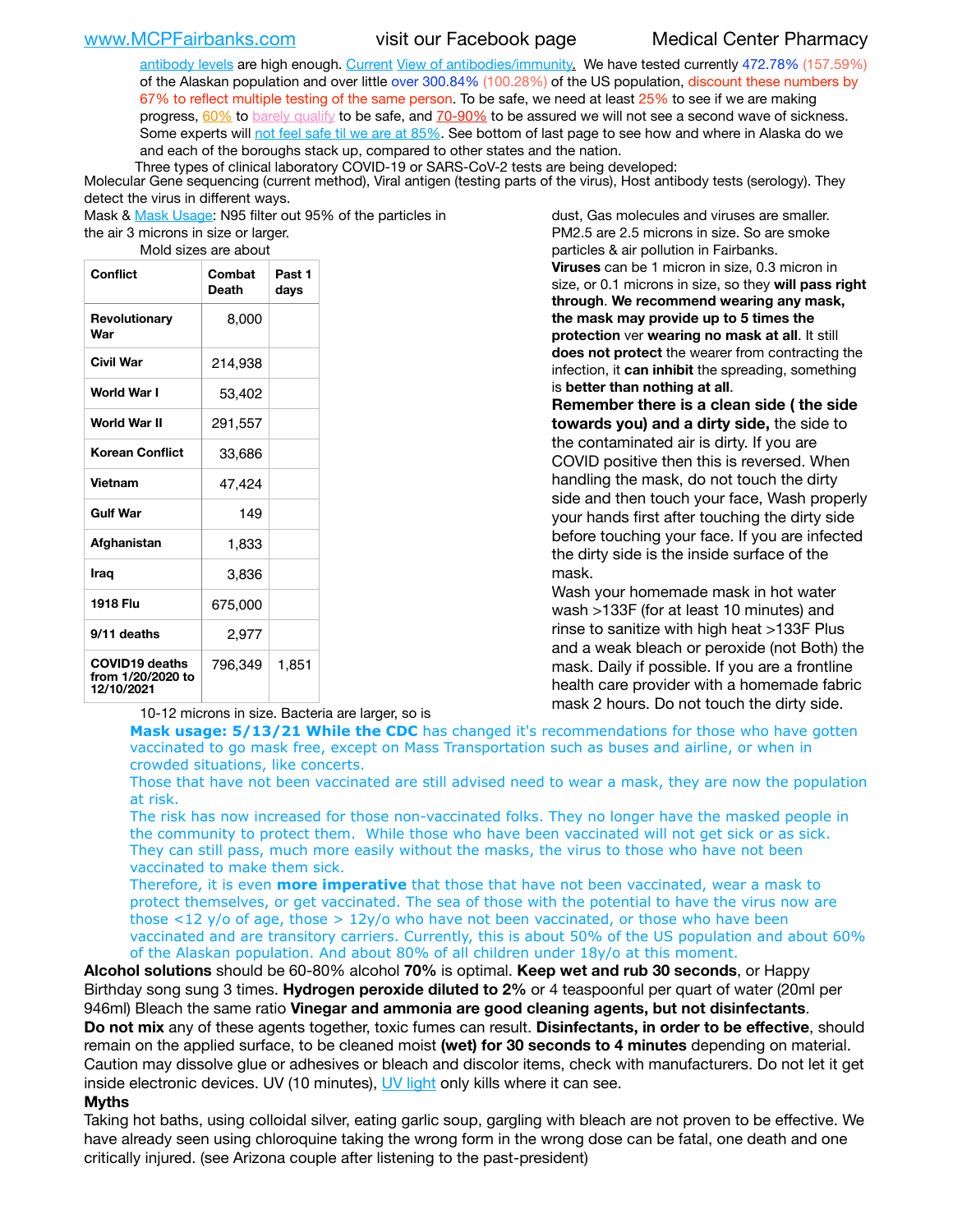# [www.MCPFairbanks.com](http://www.MCPFairbanks.com) visit our Facebook page Medical Center Pharmacy

**We have heard of all kinds of cures.** To date there is no curative or preventative treatments, only supportive therapy. At this point there is **no proof** that Quinine, zinc, Hydroxychloroquine, Chloroquine, or Vitamin C works. As they say wives-tale at best, irresponsible reporting most likely. We have seen no information that they work. There have been ineffective dosing issues, over-dosing issues, permanently killing the senses of smell or taste, inappropriate usage, cardiac arrhythmias, and death from the usage of these agents have been reported. The virus may die out with heat of summer, or cold weather, this is a myth, There are a couple of studies at show the virus can withstand 98F. We know the body tries to use up to 104F to potentiate our immune system, to kill viruses. Taking NSAID, Aspirin, Ach-Inhibitors, Arb's and you get the COVID-19 infection are not contraindicated and no clinical evidence that says you should stop any of these classes of medications. It would be misguided and ill advised if you did so, In other words, Unless your doctor makes changes, keep taking your medications unless told to do otherwise.

**Vaccine Myths and Fake information:** There are no microchips, tracking devices, fetus tissue, at all in the vaccines. Vaccines will not and can not change your DNA., It can not change the fertility of men or women. It seems to be safe to the fetus and pregnant women. You should continue to wear a mask til we get to Herd Immunity levels, but can remove masks if you are outdoors, but not at concerts where you are close together. You should still get vaccinated complete series) even if you got COVID. If you have some of the co-morbidities, it is important that you do get vaccinated, the side effects of the vaccine will be milder and survivable than getting COVID. When you have questions, ask a pharmacist or your doctor.

As of 12/21/20, DHSS was aware of 11 reports regarding possible allergic reactions from Alaska's hospitals to CDC: Bartlett Regional Hospital (8), Providence Alaska (2) and Fairbanks Memorial Hospital (1). Two were identified as anaphylaxis and one of those resulted in hospitalization for ongoing monitoring. In the other three cases, symptoms were mild and not considered anaphylaxis. the hospitalized patient has been discharged and is doing well. The CDC said there appears to be no obvious geographic clustering of these reactions, nor was a specific production lot involved. People who experience anaphylaxis after the first dose should not receive a second dose, according to CDC recommendations. een ap

For being one of the first states in that nation to start vaccinating, those <16y/o, we have slowed down vaccinations to where we are now way behind. More people are getting sick more frequently. Soon we will have more deaths. Due to vaccination resistance, Alaska has pushed itself into near last place, in the nation, as to when we will reach "herd immunity". This is the date when we can safely remove our masks and other restrictions.

Check our website [www.MCPFairbanks.com](http://www.MCPFairbanks.com) for the 13 testing sites in the interior of Alaska.

**Who is eligible now?** All Alaskans >5 y/o, can receive the Pfizer vaccine and those >18 y/o can receive all of the other vaccines, all visitors can get vaccinated. Johnson and Johnson, has been reinstated, but I would caution not to give it to women 12-50 years old. Booster

available >18y/o. For details about eligibility, to find a provider visit **covidvax.alaska.gov.** for vaccination sites or call 1-907-646-3322 for questions [covid19vaccine@alaska.gov](mailto:covid19vaccine@alaska.gov?subject=COVID19%20Vaccine%20questions) 9 am – 6:30 pm Monday - Friday and 9 am-4:30 pm Saturday and Sunday. You may be put on hold, but you will not need to leave a message for a return phone call if you call within business hours. Keep these tips in mind when scheduling. checkout our website [www.MCPFairbanks.com](http://www.MCPFairbanks.com) Please keep these tips in mind when scheduling. Be sure to keep and save your proof of vaccination cards as you may need it for travel purposes in the future.

Gao Fu, the director of the China Centers for Disease Control, admitted on 4/10/2021 that the country's vaccines don't exactly give Covid-19 a knockout blow. One study from Brazil found that the vaccine from the Chinese company Sinovac was 50.4% effective, compared to Pfizer's 97%. Fu said the government is looking for ways to boost effectiveness.

# Many Alaskans live with underlying health concerns

You can not change your age but you can affect change with other risk factors. Nov. 17, 2020 for more information check out **[Alaska DHSS Insights](http://dhss.alaska.gov/dph/Epi/id/Pages/COVID-19/blog/20201117.aspx)** 

Epidemiologists within the Section of Chronic Disease Prevention and Health Promotion analyzed reports from about 8,500 randomly-selected Alaska adults who participated in the annual [Behavioral Risk Factor Surveillance System \(BRFSS\)](http://dhss.alaska.gov/dph/Chronic/Pages/brfss/default.aspx) telephone survey between 2016 and 2018. About 67% of Alaska adults — two out of three — have at least one of the following ongoing health concerns that have been shown to increase chances for serious illness from COVID-19:

- 46% of Alaska adults are current or former smokers
- 32% have obesity BMI >30.0
- 8% have type 1 or type 2 diabetes
- 6% have chronic obstructive pulmonary disease (COPD)
- 5% have heart disease or have had a heart attack